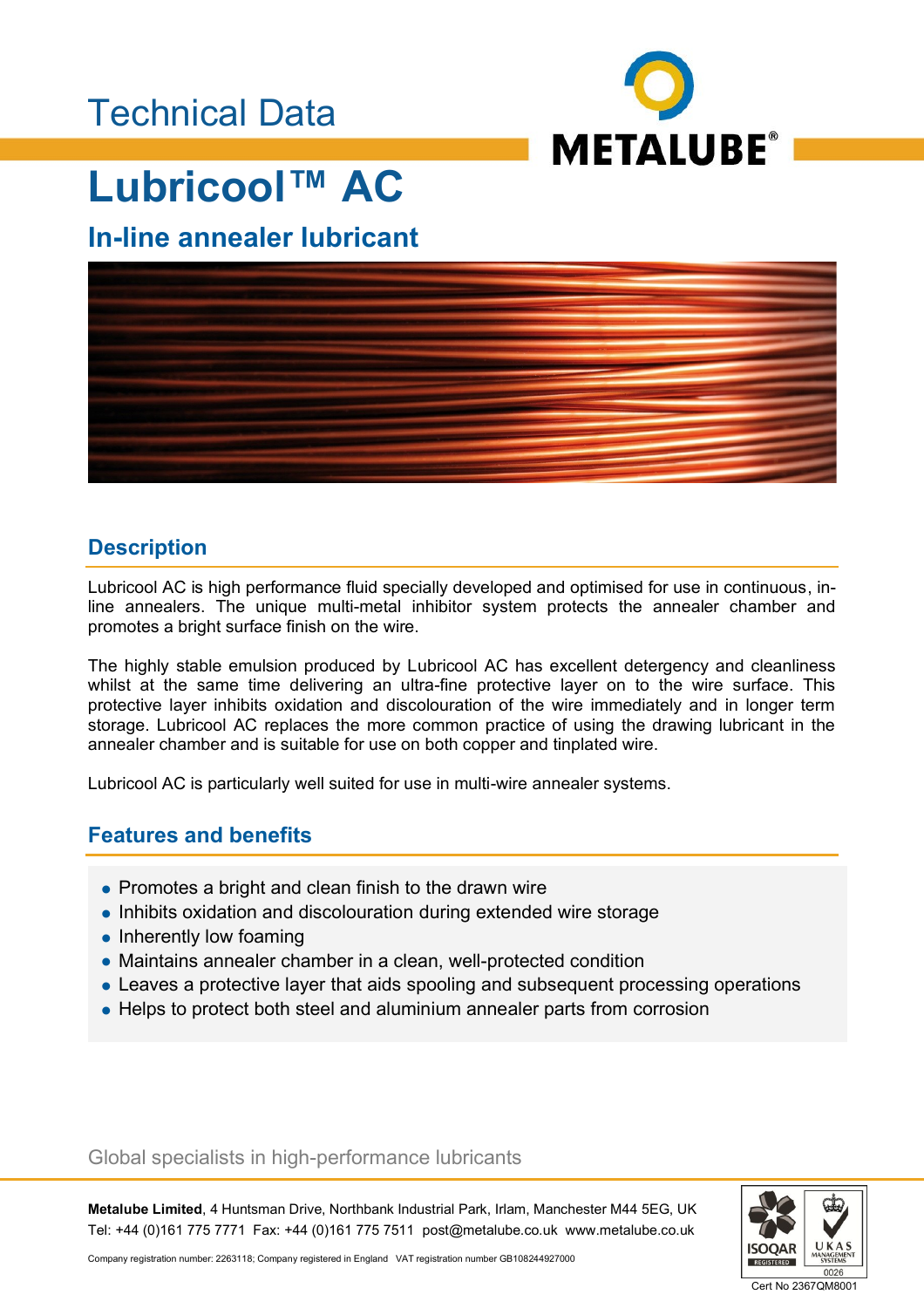# Technical Data



# **Lubricool™ AC**

### **Recommended instructions for use**

For optimum results emulsions should be prepared using deionised water to minimise the corrosive effects of water hardness and other salts.

If deionized water is not available waters with up to 200 ppm  $CaCO<sub>3</sub>$  hardness can be used.

To prepare an emulsion always add Lubricool AC concentrate to water with adequate agitation – **never** add water to the concentrate.

For further information consult the Metalube wire drawing lubricants guide.

#### **Dilution range**

| Standard wire                        | 1.0% - 2.0%    |
|--------------------------------------|----------------|
| Enamelled and tandem insulation wire | $0.5\%$ - 1.0% |

#### **Pack sizes**

Lubricool AC is available in 1000L IBC's, 205L drums and 20L containers.

### **Technical data (typical values)**

| <b>Property</b>                                          | <b>Test method</b> | <b>Result</b>             |
|----------------------------------------------------------|--------------------|---------------------------|
| <b>Concentrate appearance</b>                            | <b>MSTM1</b>       | Clear amber fluid         |
| <b>Emulsion appearance</b><br>(1.5% in de-ionised water) | MSTM <sub>9</sub>  | Fine milky emulsion       |
| <b>Emulsion pH</b><br>(1.5% in de-ionised water)         | MSTM 18            | 8.00                      |
| <b>Conductivity</b><br>(1.5% in de-ionised water)        | MSTM 34            | $257 \mu S$               |
| Density at 20°C                                          | MSTM 23            | $0.93$ g.cm <sup>-3</sup> |

#### Global specialists in high-performance lubricants

**Metalube Limited**, 4 Huntsman Drive, Northbank Industrial Park, Irlam, Manchester M44 5EG, UK Tel: +44 (0)161 775 7771 Fax: +44 (0)161 775 7511 post@metalube.co.uk www.metalube.co.uk



Company registration number: 2263118; Company registered in England VAT registration number GB108244927000